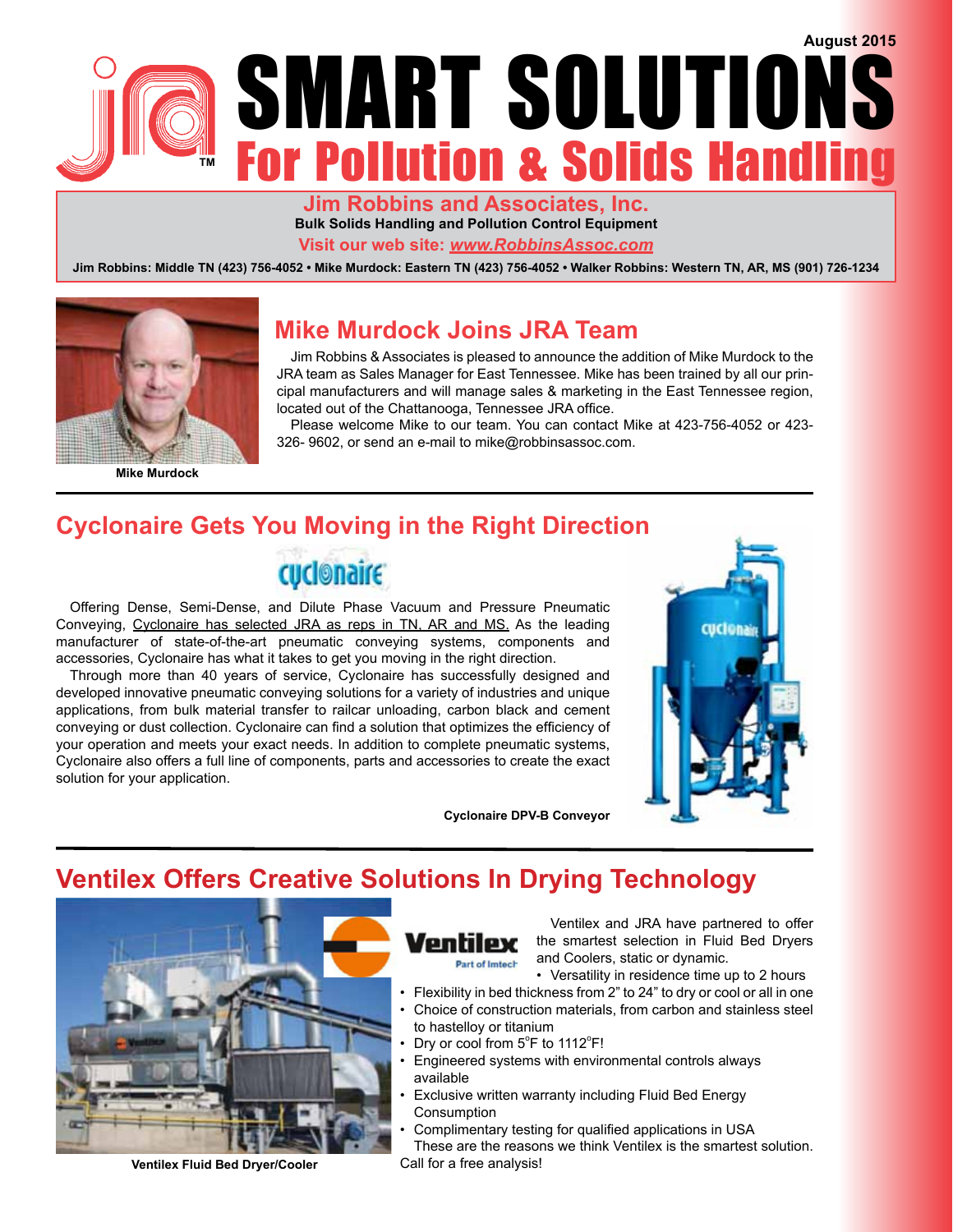# **InterSystems PS Sampler Provides ASTM Strip Sampling**

There are many reasons for sampling, and InterSystems PS Pneumatic Line Sampler is designed and built for your individual application.

Why Sample?

- Chemical Analysis
- Particle Size Analysis
- Physical Appearance Review
- Raw Material Verification
- Production Control
- Shipment Confirmation
- Customer requests documentation
- History or Retained Sample
- Safety = Insurance
- Impossible to get Representative Sample Sample materials ranging from microscopic powders to large granules and pellets, or heavy viscosity liquids with solid suspensions. I/S samplers can comply with ASTM standards.

I/S collects accurate samples from gravity or pneumatic conveying systems (positive or negative, dense or dilute phase) and may be mounted in vertical or horizontal



#### **InterSystems PS Sampler**

lines, spouts or chutes.

InterSystems also offers samplers for

chutes, pits, tanks, belt conveyors, and almost any other application.

# **Auburn Systems Introduces Model U3300TM Bag Leak Detector With RS-485 Communication**

Auburn Systems announces the TRIBO.dsp U3300TM for flow or emissions applications.

The U3300 features the widest performance available in dust and particulate emissions monitors. The U3300 incorporates an easily-expandable design, suitable for small or large multi-channel dust monitoring applications.

Uniquely designed for minimal installation and implementation costs, the U3300 requires no field set-up or periodic adjustments. Virtually maintenance free, the U3300 is easily integrated into PLCs, HMI Screens, or PCs. In addition, the U3300 can be used as a stand-alone system or integrated into an existing data management system.

Other features include

- Remote control via RTU communication field bus
- No operator drift or zero adjustments required



**Auburn's TRIBO.dsp U3300**

• Automatic probe contamination check

• Detects both AC and DC triboelectric signals for maximum performance

### **Do You Maintain / Replace The Same Valve More Than Once Yearly?**



**Everlasting Bulk Material Valve**

It may be time to consider Everlasting's Bulk Materials Valves.

Everlasting, with over 1,000,000 successes in 100+ years, has conceived this performance-proven valve specifically for gravity feed and/or pneumatic conveying of abrasives in dry processes.

The rotating shearing discs are self-lapping, rotating to polish away scratches that develop on the wide shearing surfaces.

Able to proportion, modulate or shift "on the fly," the size range of these long lasting, low maintenance valves range from 2" to 14", pressures up to100 psig; ambient to  $750^{\circ}$ F; standard construction of cast iron and carbon steel; ANSI flanged.

Also available, Everlasting's Process Valves are built to meet application requirements through 1500<sup>o</sup>F, and 10,000 PSIG, with a full range of options and materials of construction.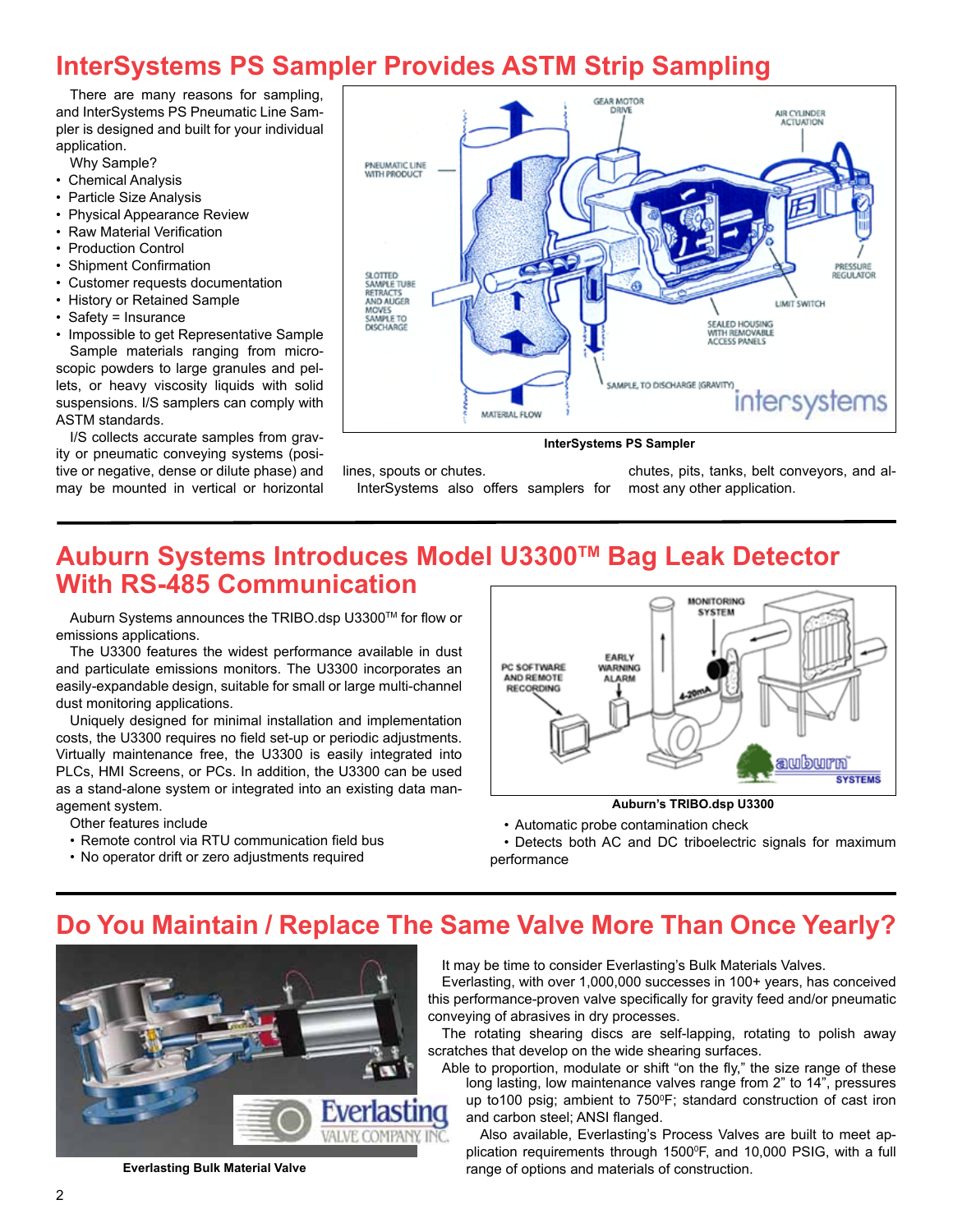# **BACT's Efficient, Versatile Scrubber With Guaranteed Performance!**



**BACT Multi-Element Scrubber**

The Multi-Element Scrubber by BACT Engineering has been successfully proven in many installations for the removal of particulate and gaseous contaminants. Combining scrubbing elements and mist eliminators in a single shell.



this scrubber provides an economical solution to air pollution control regulations.

- Additional features of the BACT Multi-Element Scrubber include:
	- High efficiency over a wide pressure drop range
	- Versatile design choice with multiple configurations
	- Low liquid to gas ratio
	- Low maintenance, easily accessible interior
	- Compact modular design for low installation cost and time
	- Wide choice of construction materials
	- Turn down is practically infinite, either manually or automatically
	- Easily upgrade performance on new or existing scrubbers

BACT offers a full range of air pollution control services, from equipment to turnkey systems. Performance is guaranteed in writing!

#### **Magnetic Products, Inc. Now Offers Cost Effective X-Ray At Metal Detector Pricing**

Recognized as the world standard for design, ease of use and reliability, Magnetic Products, Inc.'s magnets, metal detection and X-Ray systems provide the most dependable contaminant detection and removal available.

MPI's new Hi-Q X-Ray Inspection System inspects for a full range of possible contaminants, including metallic and non-metallic. Inspection is not affected by temperature, humidity, salt content or any other product effects.

Providing safe, reliable security, the Hi-Q X-Ray delivers up to eight grade image processing technology to achieve the best product applicability and stability. Other Hi-Q X-Ray features are

- Easy operation with touch screen display
- Simple maintenance
- Environmental adaptability

# **MPI Hi-Q X-Ray Inspection System**

### **Acrison's Bin Discharger Feeders Designed For Difficult-To-Feed Materials**



**Acrison BDF-1.5-2Triple Auger/Agitator**

Acrison's BDF-1.5-2 Volumetric Feeder is specifically designed to produce positive flow and feed of even the most difficult handling dry solid ingredients. This rugged heavy duty dry solid feeder features a dissimilar speed, triple auger/agitator mechanism for optimum metering and hoppering performance.

This unique metering mechanism conditions the material to a very consistent state while efficiently and reliably filling the metering auger from a minimum of 320<sup>o</sup>. Even the most difficult handling materials are ensured smooth, gentle and unrestricted movement.

Acrison's BDF-1.5-2 Volumetric Feeder features standard all-steel construction and is equipped with a single variable speed AC or DC gear motor drive.

Complimentary full scale testing available for almost all models to prove performance before purchase.

# **Laidig's Reclaim Systems Help Solve Silo Bridging Problems**



Laidig Systems is recognized as an industry leader in bulk storage and reclaim. Laidig's custom-engineered systems offer proven performance and reliability that is second to none.

- Rugged, high-quality systems
- Innovative, effective storage/
- reclaim designs
- Meets special handling needs
- 



• Customized systems for structure or **Laidig's Cone-Bottom Silo Reclaim System**

open-pile

• Specifically designed to accommodate dynamic-load requirements unique to Laidig's bottom reclaimers

Laidig's pioneering efforts, combined with the Laidig formula of innovation, quality, commitment, and relentless drive, continue to meet with success. With thousands of Laidig storage and reclaim systems installed worldwide, new designs are continuously introduced to meet new challenges.

Laidig is proud to be setting the standards of the storage and reclaim industry.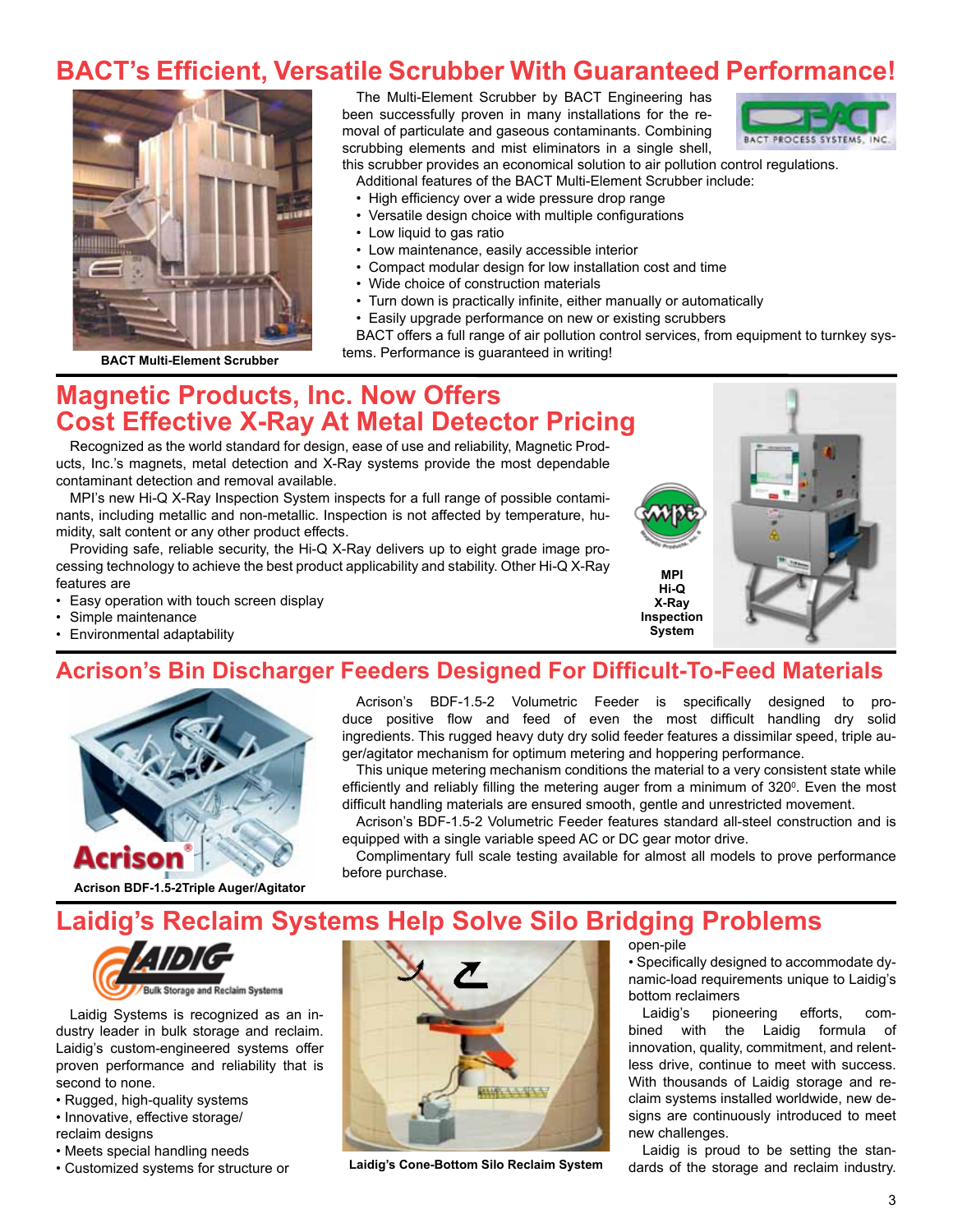### **Jaygo Offers Efficient Conical Processors**

JRA is proud to represent Jaygo Incorporated, a leader in the manufacture of conical screw processors for highly efficient mixing, drying and reactor applications.

This Conical Screw Processor is a space-saving, maintenance-free, thoroughly dependable system that establishes new standards in solids handling. Backed by years of experience in conical screw engineering and manufacturing, the Saturn delivers new levels of operating flexibility, production efficiency and cost-effective operation. Features quicker and smarter mixing that is both fast and efficient, with testing for little or no cost.

The Jaygo Mixer is today's high performance production mixer for a variety of industrial applications, including pharmaceuticals, chemicals, petrochemicals, food, cosmetics, plastics and rubber.

With working capacities up to 2,650 cubic



**Jaygo Saturn Conical Screw Processor**

feet available, Saturn processors offer numerous options, and so the unit you order is virtually customized to meet the needs of



your operation. Options include: • Vacuum drying unit for removal of solvents from powder and granules

- Sampling during operation
- Continuous product level readings
- Central dispersion tool for delumping and dispersing
	-

• Spray systems for liquid additions or coating powders

- CIP systems (clean-in-place)
- Nitrogen purging
- Various discharge valves
- Steam sterilization of vessel and seals

• Fully equipped test facility/pilot plant available for customers' testing at little cost

• Maintenance/rebuilding services for all conical screw equipment

#### **Industrial Explosion Protection Partners With Combustion Research For Testing**



**Prevent Fires and Explosions with Systems From IEP Technologies** 

Is your dust explosive?

Want to get accurate answers now from a seasoned testing service? Do you want to manage your plant's safety and control the risk of explosion potential? Can you invest less than \$2000 for a simple test to receive Kst and Pmax? Now Industrial Explosion Protection, backed with 50 years experience and 8000 suc-

cesses in North America, has partnered with the Combustion Research Center (CRC) to offer testing to provide your smartest solution.

CRC offers first and foremost:

- Dust Cloud Combustibility for Pmax (how big) and Kst (how fast)
- Dust Classification for OSHA Explosion Severity
- Testing for 35+ years in accordance with ASTM, OSHA , US DOT standards
- Confidential reports
- Fast, accurate solutions

Startup service onsite is standard with all IEP Systems solutions. Contact Walker, Mike or Jim at our website, www.robbinsassoc.com, for help or to test. An IEP video is also available at our website.

### **Vortex Loading Solutions For Dust-Free Truck, Ship or Rail Filling**

Vortex is pleased to announce the addition of dust-free loadout equipment with its slide gates and diverter valves. Vortex Loading Solutions offers spouts, filters, positioners and more, all engineered to handle dry bulk solids like powders, pellets and granules.

Ideal for loading rail cars, trucks, tankers, barges and ships, Vortex's loading spout can be used in open or closed loading. Engineering out the traditional weak spots, it features an industry first four-cable lifting design, with CNC machined lifting pulleys. This unique design reduces cable wear and extends the service life of the loading spout. Guaranteed 10 years.



**Vortex's CNC Machined Lifing Pulley**

Vortex Loading Solutions allow facilities to meet EPA standards while preventing waste. Positioners are used to guide loading spouts to multiple

vehicles, which remain stationary while the spout distributes the material evenly. Vortex's loadout products are engineered to be dust tight in dry bulk applications.



**Vortex Loading Spout, Loading Solutions For Dust Free Loadout**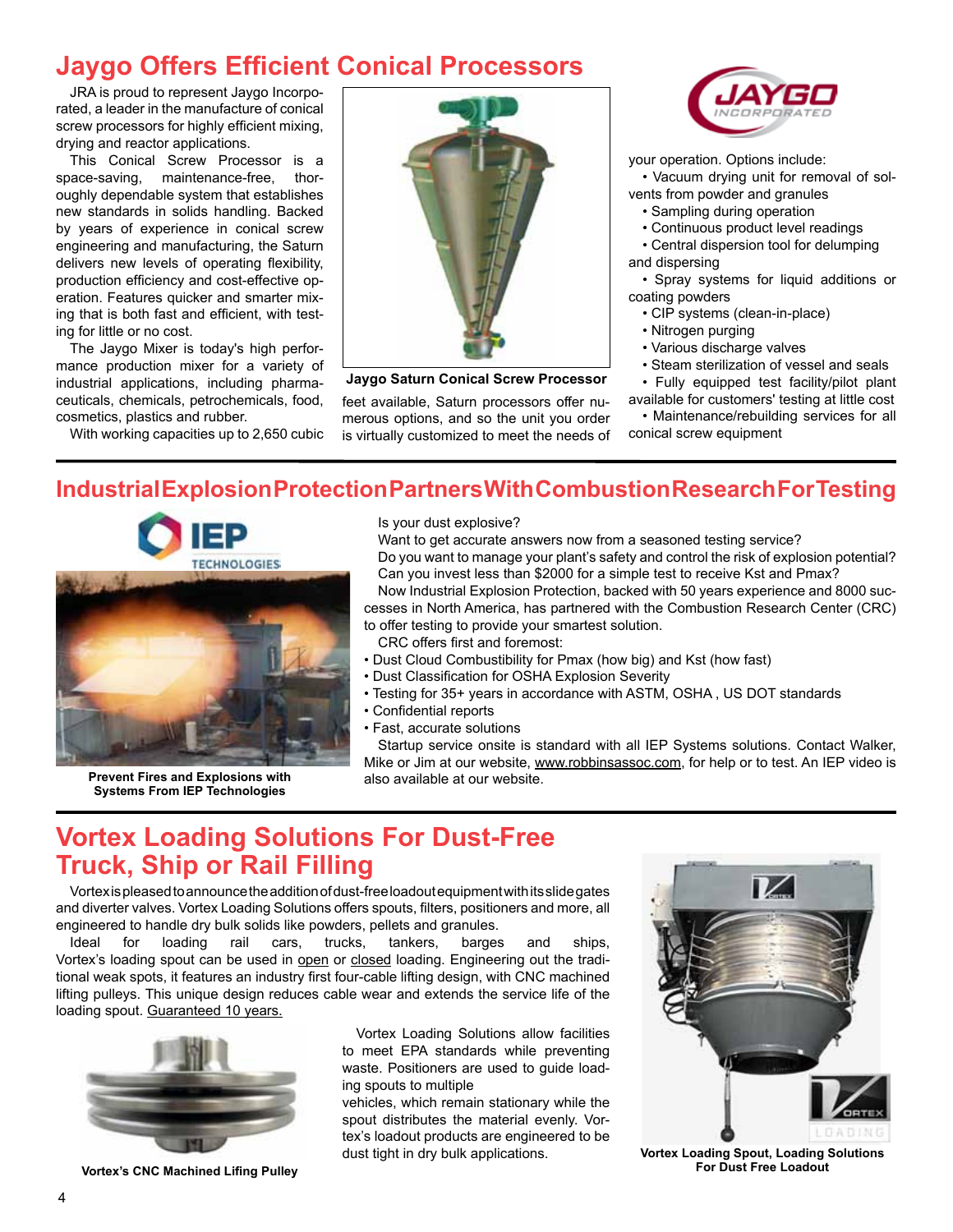

**C.P.E. Filters' 5-Module Baghouse**

#### **C.P.E. Filters, Inc. Guarantees Dust Control With Wide Range Of Containment Solutions!**



With over 42 years of experience, C.P.E. Filters, Inc. offers a broad assortment of dust collectors, bin-vents, baghouses, cyclones and cartridge filters from 2 to 200,000 CFM. Available from 17" Hg to 60" W.G. and higher pressure vessel design collectors, CPEF offers standard and custom designs for a full range of industrial applications.

C.P.E. Filters determine proper air-to-cloth ratios, the right

filter media and can velocities required to efficiently collect and retrieve dust. CPEF takes an innovative approach to provide high-quality, maintenance-friendly, stout solutions. Advantages of C.P.E. Filters include:

- Guaranteed minimum performance of at least 99.9+
- Local start-up service at no charge
- Minimum freight housing shipments for faster, less costly installation

• Heavy-duty industrial steel welded construction, no internal moving parts to maintain or replace

• Complimentary analysis.

# **Vortex Titan Gate Valve Seals Tight For Abrasive Products**

The Titan Gate from Vortex addresses handling requirements for abrasive minerals or combined mineral/stone products where materials escaping to the atmosphere may be an issue.

Features include:

- Displacement end pocket -- blade does not pack material upon closing
- Replacement bonnet seals (may be maintained without taking the gate out of place)

• Abrasion resistant blade

• Abrasion resistant interior liner that protects recessed blade

support rollers

- Optional solid bonnet covers; bonnet may be purged to prevent material escape without the added stake up height a return pan would create
	- Vortex also offers a full line of other valves for dry solids.



**Vortex Titan Gate Valve Features:**

- **(**1) Optional bonnet purge (5) Displacement end pocket
- (2) Abrasion resistant liner (6) Carbon steel frame
- -
	-
- (3) Abrasion resistant blade (7) Externally greased rollers
- (4) Polymer side seals (8) Replaceable bonnet seals



### **Taylor IBC 3000 Packer Designed For Flexibility, Variety Of Materials**

Taylor Products, exclusively represented by JRA, offers complete bulk automation with simplicity and flexibility. Taylor's systems are designed to handle a variety of materials and weights, from free-flowing granules to fragile powders.

Taylor's IBC 3000 Packers are engineered for many kinds of materials and containers. The IBC's modular design allows complete flexibility, from a freestanding manual operation to a fully-integrated and automated packaging process system.

Constructed of heavy tubular steel in a compact footprint, the IBC 3000 can be easily modified with any of its multiple options in order to handle specific requirements.

- 100 lbs. to 5,000 lbs. capacity
- Handles granules, powders and pellets
- Fills drums, bags, boxes, metal containers
- Compact modular design

Popular options include stainless steel construction, bag liner inflator, automatic bag strap and neck seal release, drum hood, box hood, lift platform, scale, pallet dispenser, conveyor system, electronic controls and more.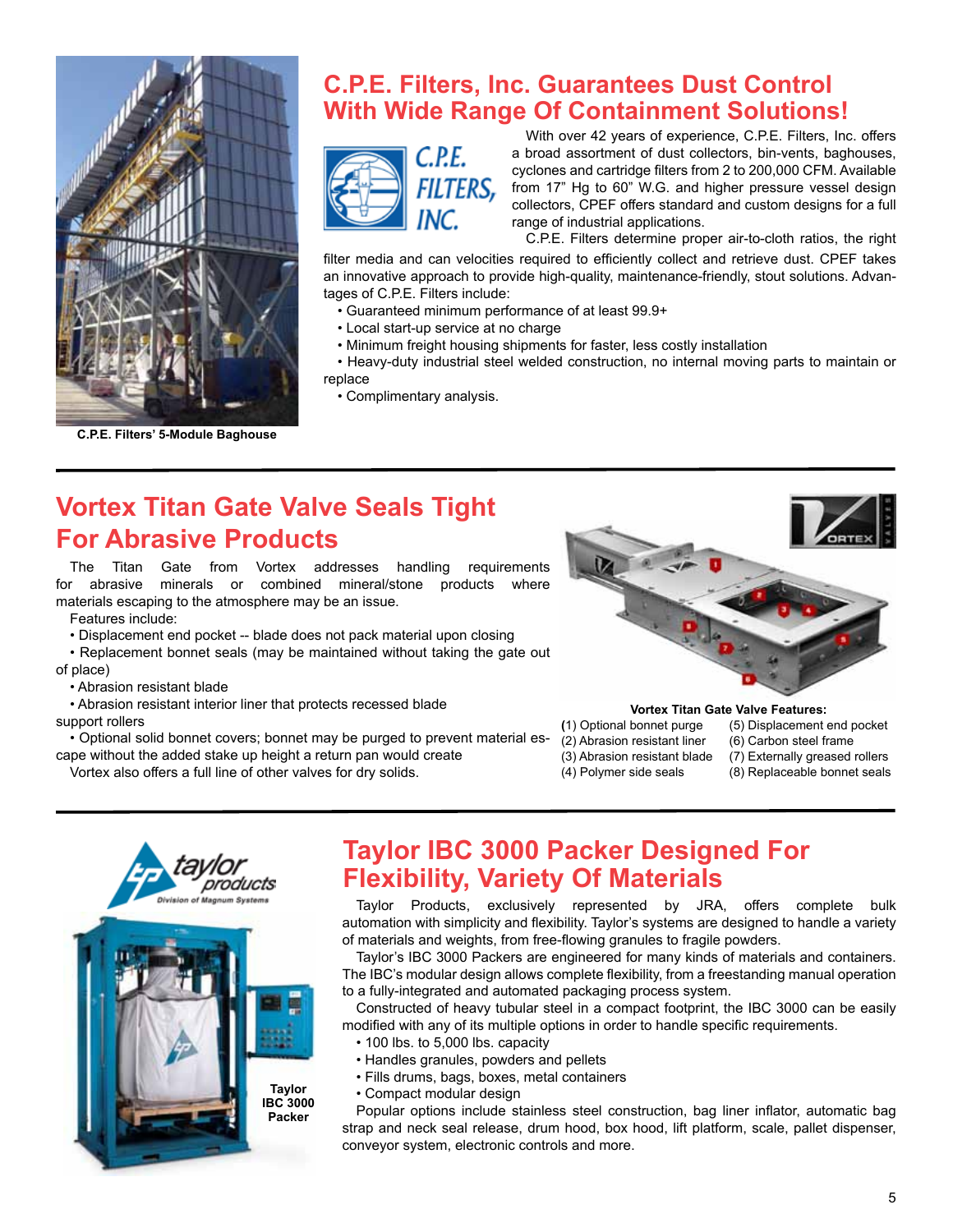

# **UWT Now Offers Leading RF/Capacitance Technology With RFnivo®**



UWT Level Control is proud to introduce the new RFnivo® 3000 capacitive level limit switch. Certified for hazardous locations, the RFnivo provides limit detection for nearly all types of bulk material.

Features include:

- Quick, easy setup; automatic calibration
- Maintenance free
- Suitable or high pressure applications -- up to 25bar, temperatures up to 500 $^{\circ}$ C
- Standard for heavy duty models
- Two-year guarantee
- Same day shipping from Memphis

The RFnivo is certified for all bulk solids applications such as flour, grain, sugar, cement, granulate, carbon black and also for slurry and liquids.

**UWT's RFnivo® 3000 Level Limit Switch**

# **Vac-U-Max Tube Hopper Eliminates Bridging In Vacuum Receivers**

In-plant vacuum transfer systems are synonymous with Vac-U-Max, a highly respected name in every processing industry.



The straight-through tubular design is an exclusive feature of the Vac-U-Max Tube Hopper material receiver. The straight wall configuration provides rapid passage of even the most difficult-to-handle non-free flowing material. With no angular surfaces where material can bridge or hang up, discharge is positive and normally does not require additional vibration.

The short discharge cycle assures virtually continuous conveying for high transfer rates. The conveying operation is quiet, even with tough materials.

Vac-U-Max Tube Hoppers are designed for fast, easy interchange of components. Quick-acting clamps simplify customization, cleaning or product change. Call to qualify for a complimentary witness test.

The Vac-U-Max Tube Hopper is furnished in 316 stainless or carbon steel and in standard or sanitary construction. Call for a test!



**Vac-U-Max Tube Hopper**



**Prater Offers Best PriceMatch™ Guarantee For Rotary Airlocks**



Prater has completed third-party testing and now offers the only NFPA-69 Certified rotary airlock valves commercially available in the USA for explosive dust isolation. Prater's best PriceMatch guarantee applies to:

- Rotary locks
- Fine grinders
- Air classifiers & mills
- Hammermills
- Lump breakers

Call for details on PriceMatch and NFPA-69 compliant valves.

**Prater PAV Airlock Valve**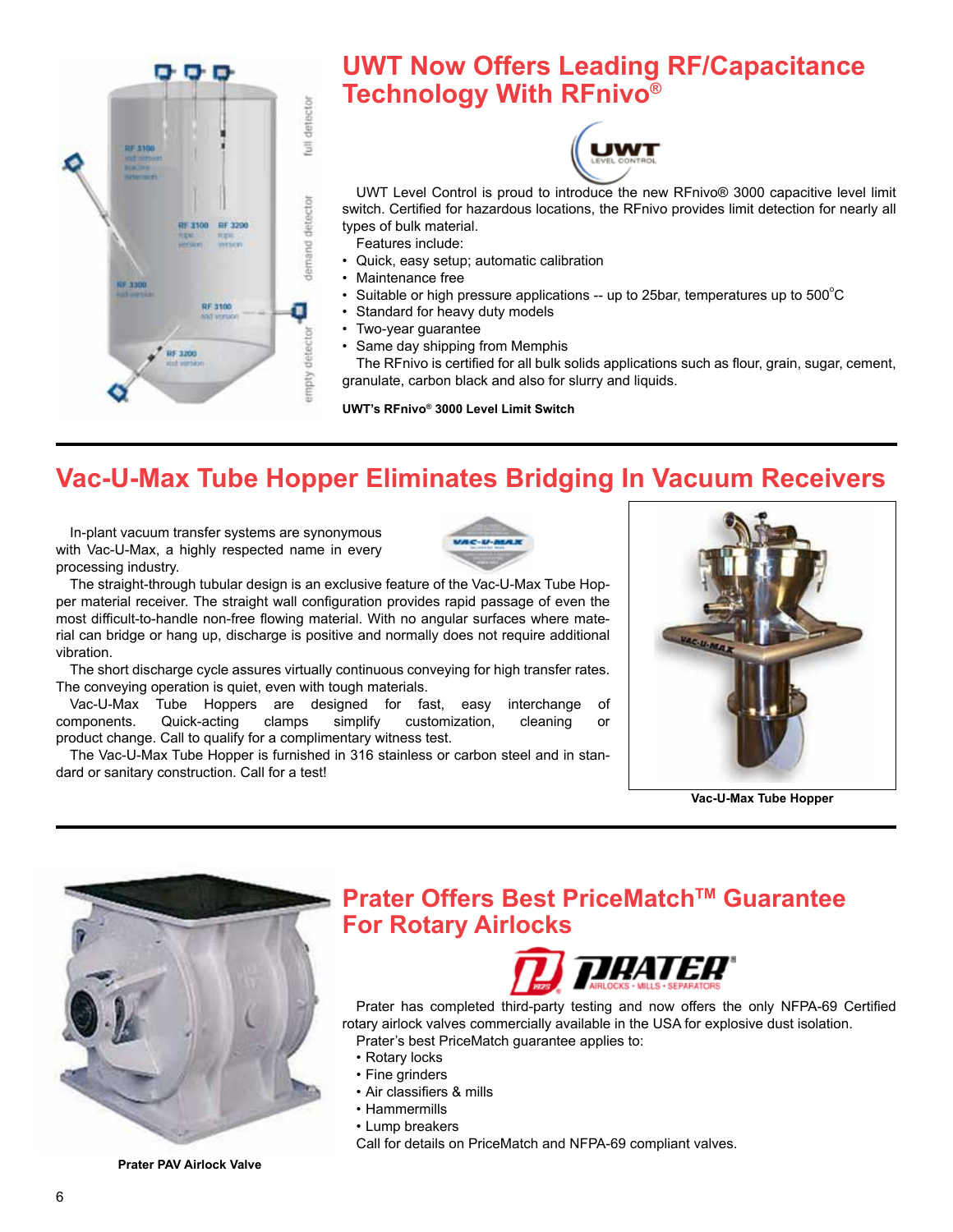# **Hi-Vac's Can Pay For Themselves In Under A Year**

Hi-Vac industrial vacuum systems clean up aggregates, powders, liquids, slurries -- any material that will flow through a hose. With a long reach -- up to 2,000' -- and powerful suction up to 18" of mercury, a Hi-Vac industrial vacuum system cleans out deep pits, dust collectors, catwalks, holds, conveyors, ducts, elevators and other hard-to-reach areas.

Most Hi-Vacs pay for themselves in less than six months. With a Hi-Vac, cleanup jobs can be completed in hours instead of days.

As indoor air quality requirements get more robust, a well-designed vacuum system is integral to improving and maintaining indoor air quality at many facilities. Further, facility dust abatement strategies are a key factor in prevention of potentially dangerous explosive levels of dust accumulation.

Hi-Vac takes pride in delivering the best value featuring:

- Innovative and cost-effective products
- Robust and reliable components
- Operator friendly designs
- High performing reliable systems
- Local complimentary startup service





**Hi-Vac Easily Transportable Model 310/320 Allows Vacuuming of Dry or Liquids**

#### **Champion Fan Specializes in Custom Industrial Fans**



Champion Fan has over 100 years of experience serving the industrial community with their highly-engineered fan systems. They guarantee fan designs which will meet the highest quality control standards and work within any welding specifications.

Champion's industrial fans are used locally in various applications:

- Forced draft and induced draft fans for boilers, kilns, calciners, incinerators, VOC abatement systems and foundries
- Swingout centrifugal, quick access tubulars
- Dust control
- 
- Scrubbers



# **Rapat Flexwall Conveyor Moves Product At Almost Any Angle!**

Do you need to move materials at steep angles without losing capacity? The Rapat Flexwall Conveyor is uniquely suited for your application -- moving product at angles up to 90<sup>o</sup>!

Rapat's FLX Conveyor is ideal where space is limited and high incline angles are required. Available in configurations ranging from horizontal to vertical operation, each FLX Conveyor is custom engineered to its specific use.

The protective corrugated sidewall handles a wide variety of products and materials, in nearly any application. Adjustable skirting helps contain product and reduce spillage.

Designed for long life and reduced maintenance, the Rapat FLX is available in either enclosed frame or open channel frame models.

### **SMICO's Custom Engineered Cost-Effective Vibrating Screeners**

**Rapat's FLX Conveyor**

SMICO Manufacturing Company, now represented by JRA, has more than 70 years of experience in providing cost-effective vibrating screens to scalp, dedust, dewater and size your products.

Screens from SMICO are custom-engineered to fit your particular application, and excellent customer support is provided. The use of commercially available components makes it possible for SMICO screens to be maintained with minimal expense.

Many SMICO screens feature adjustable

stroke, enabling you to change products. SMICO will analyze and test your material free in its full-service lab and design a screen to provide you with the best balance of efficiency and output to meet your individual needs.

SMICO Screening Equipment is routinely custom fit to both the application and the installation. SMICO can provide inlets to match feed systems, outlets to match takeaway systems and legs or cables to meet



**Smico Topsoil Screener**